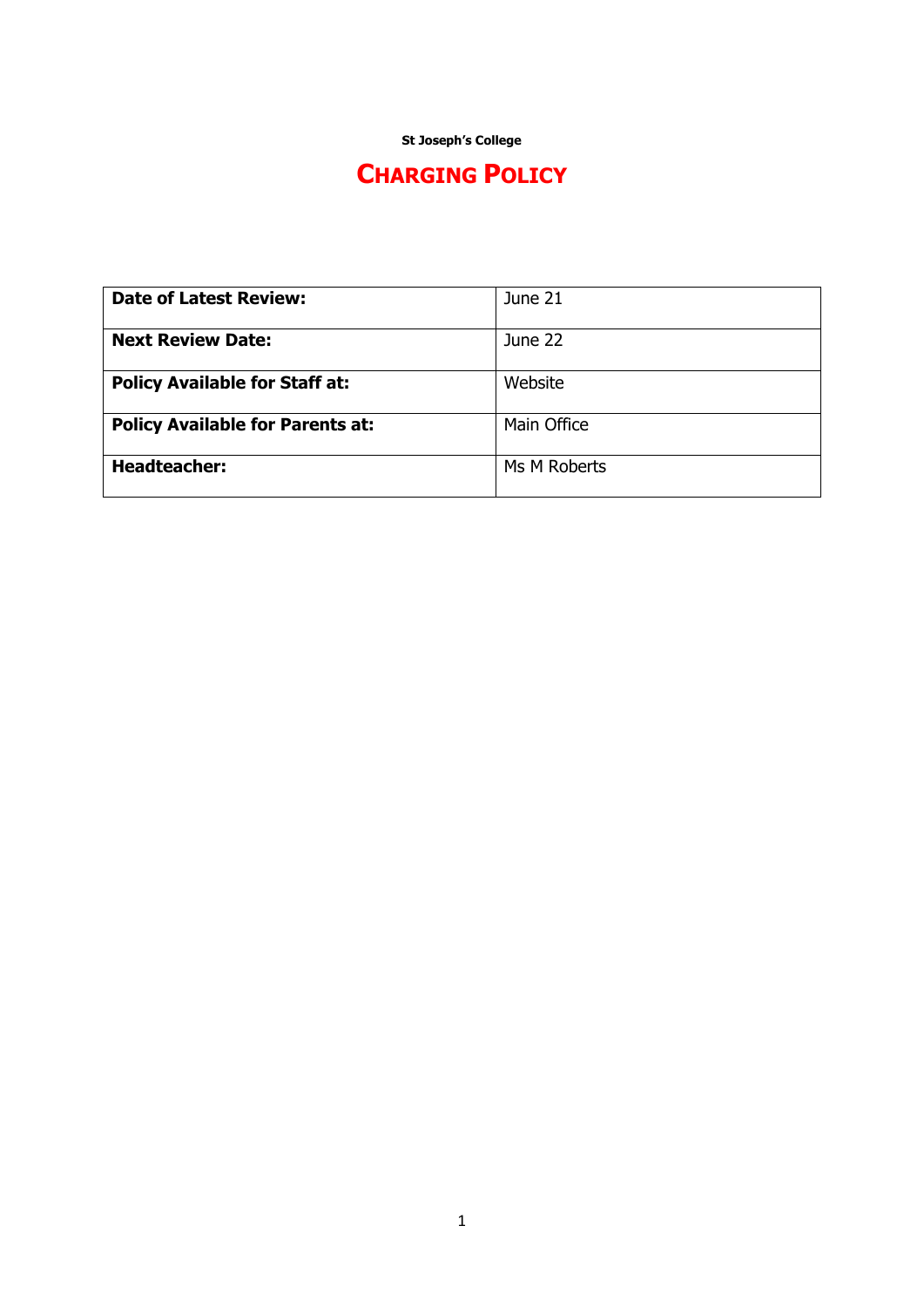# **Charging Policy**

# **1. Introduction**

#### **1.1 Purpose of Policy**

The purpose of this policy is to ensure that there is clarity over those items which St Joseph's College will provide free of charge and for those items where there may be a charge. This policy is in keeping with the appropriate legislation. No charges will be made for admission to the college.

# **2. Books and Other Materials**

#### **2.1 Books and other Materials**

GCSE & 'A' Level Books are purchased by parents. Students who are eligible for pupil premium or 16-19 Bursary will have the cost of their books funded through these funds as per the hardship and 16-19 Bursary policy.

A schedule of charges is made to parents for;

| Lockers                                                | A one off payment in year<br>7 for the time the student<br>is at St Joseph's College                               | £10.00                                                         |
|--------------------------------------------------------|--------------------------------------------------------------------------------------------------------------------|----------------------------------------------------------------|
| DT Contributions in years<br>7,8&9                     | Food & other Materials<br>used in Design &<br>Technology                                                           | £18.00                                                         |
| Replacement of Lost Door<br>Card                       | A student is given a door<br>card free of charge on<br>entry to year 7                                             | £5.00                                                          |
| Replacement of Lost<br>Planner                         | A student is given a<br>planner free of charge at<br>the start of each year                                        | £3.50                                                          |
| Disposable Mask                                        |                                                                                                                    | £1.00                                                          |
| Replacement of lost 16-19<br><b>Bursary Bus Passes</b> | Eligible 16-19 Bursary<br>students who apply for a<br>bus pass are given their<br>original pass free of<br>charge. | £10.00                                                         |
| LA Bus Passes                                          | The cost the LA charges<br>the school plus 50p for<br>Parentpay charges.                                           | Variable amount<br>dependent on the LA cost<br>of the bus pass |
| Department photocopied<br><b>Revision Guides</b>       | The cost is dependent on<br>the size of booklet. The<br>charge will cover the cost                                 | Approximately £5.00                                            |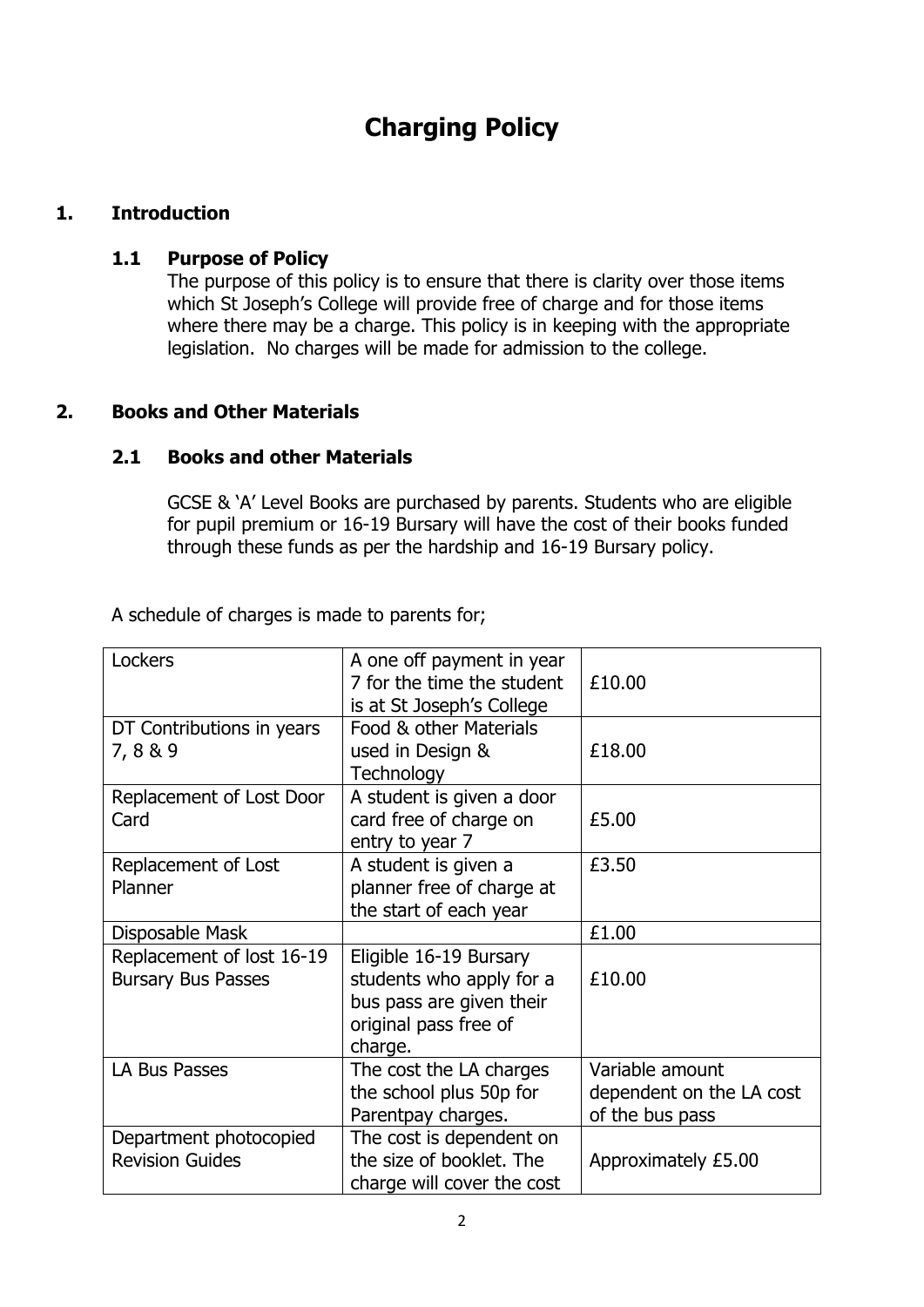|                                                                                                 | of producing the booklet.                                                                                                                                                                |                                                                                     |
|-------------------------------------------------------------------------------------------------|------------------------------------------------------------------------------------------------------------------------------------------------------------------------------------------|-------------------------------------------------------------------------------------|
| Art Materials/Pack                                                                              | For year 7 students only.<br>The cost will cover<br>materials.                                                                                                                           | Approximately £8                                                                    |
| <b>Subject Learning Packs</b>                                                                   | <b>Additional learning</b><br>resources                                                                                                                                                  | Approximately £10 each<br>subject                                                   |
| Books, equipment and<br>other items belonging to<br>the school are defaced,<br>damaged or lost. |                                                                                                                                                                                          | Charged at cost of the<br>replacement.                                              |
| Homework club                                                                                   | Attendances of<br>staff/officers children are<br>free of charge.                                                                                                                         | £6 per session                                                                      |
| Photocopying                                                                                    | Years 7 to 11 are given<br>£10 worth of photocopying<br>credits to use during the<br>year. VI Form students are<br>given £15 worth of<br>photocopying credits to<br>use during the year. | Additional credits available<br>on request at £10.00 per<br>block                   |
| <b>Optional Activity including</b><br>trips                                                     | See section 4                                                                                                                                                                            | See section 4, and in<br>conjunction with the trips<br>policy                       |
| Out of hours activities<br>such as Duke of Edinburgh<br>and including trips                     | See section 5                                                                                                                                                                            | See section 5, and in<br>conjunction with the trips<br>policy                       |
| Exam resit fees for internal<br>students & exam fees for<br>external students                   | See section 6                                                                                                                                                                            | Variable amount<br>dependent on the cost of<br>exam, admin and<br>invigilator costs |
| Loss of damage to<br>academy property                                                           | See section 7                                                                                                                                                                            | Variable amount<br>dependent on the<br>damaged item                                 |
| School Fund Voluntary<br>Contributions                                                          | See section 8                                                                                                                                                                            | Variable amount decided<br>by the donor                                             |

# **3. Educational Activities for students**

# **3.1 Guiding Principle**

St Joseph's College values strongly the extracurricular activities and similar experiences which, it is believed, enhance the educational process. No charges will be made for activities which take place wholly or mainly during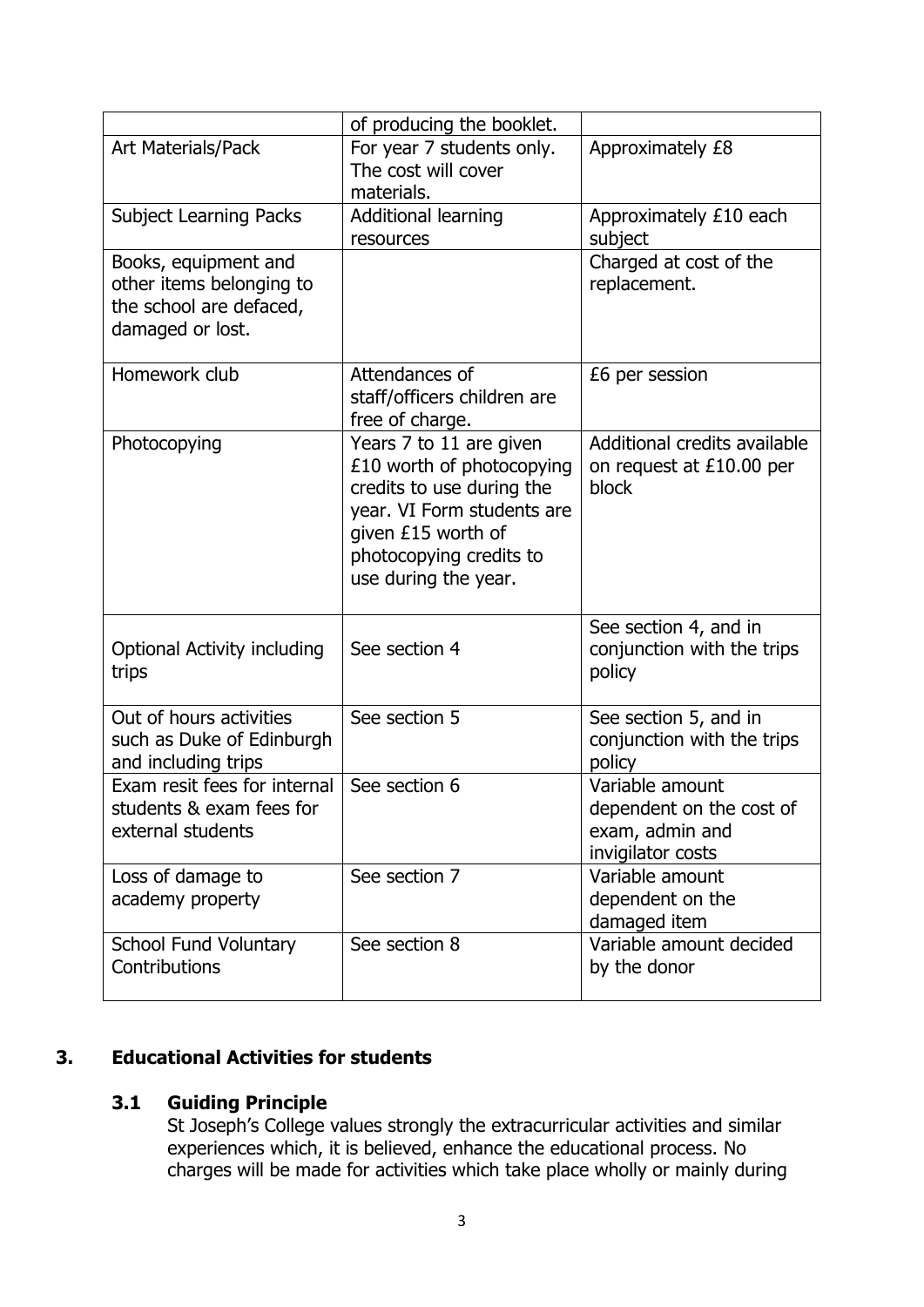normal hours when the college is in session except in the case of individual musical instrument tuition which is not a requirement of a syllabus for a prescribed public examination or of the National Curriculum, or for providing a coach to the playing fields at the request of parents for security reasons.

#### **3.2 Voluntary Contributions**

Voluntary contributions may be sought for activities during the college day which entail additional costs  $-$  e.g. field trips. If these are a necessary part of national curriculum studies, no student will be prevented from participating because his/her parents cannot or will not make a contribution. However, if insufficient funds are available overall, then it may be necessary to review the activities offered.

# **3.3 Calculating of Voluntary Contributions**

The rate of voluntary contributions requested for necessary educational activities will be no more than the total costs of the activity divided by the number of participating students.

# **4. Optional Activities for students**

#### **4.1 Charging for optional activities**

On occasion, students may be offered the opportunity to participate in optional activities which do not form a necessary part of the national curriculum, but which may either enrich their learning or have a pastoral purpose. If there are expenses associated with these activities, then a charge will be made for participation. Examples of these are Duke of Edinburgh, summer activities and trips. The cost of providing board and lodging for students taking part in residential activities, during or outside normal hours, must be met in full by parents.

#### **4.2 Hardship**

In cases of hardship, an application for financial support for participation in educational and optional activities can be made to the Headteacher and a decision will be made in accordance with the Hardship Policy.

# **4.3 Calculating Charges**

When charges are made for any activity as defined above, they will be based on the actual costs incurred divided by the total number of students participating. There will be no levy on those who can pay to support those who can't. Where applicable, costs incurred will include:-

- Cost of cover in the college for participating teachers
- Transport costs
- Admissions charges
- Fees for external facilitators / speakers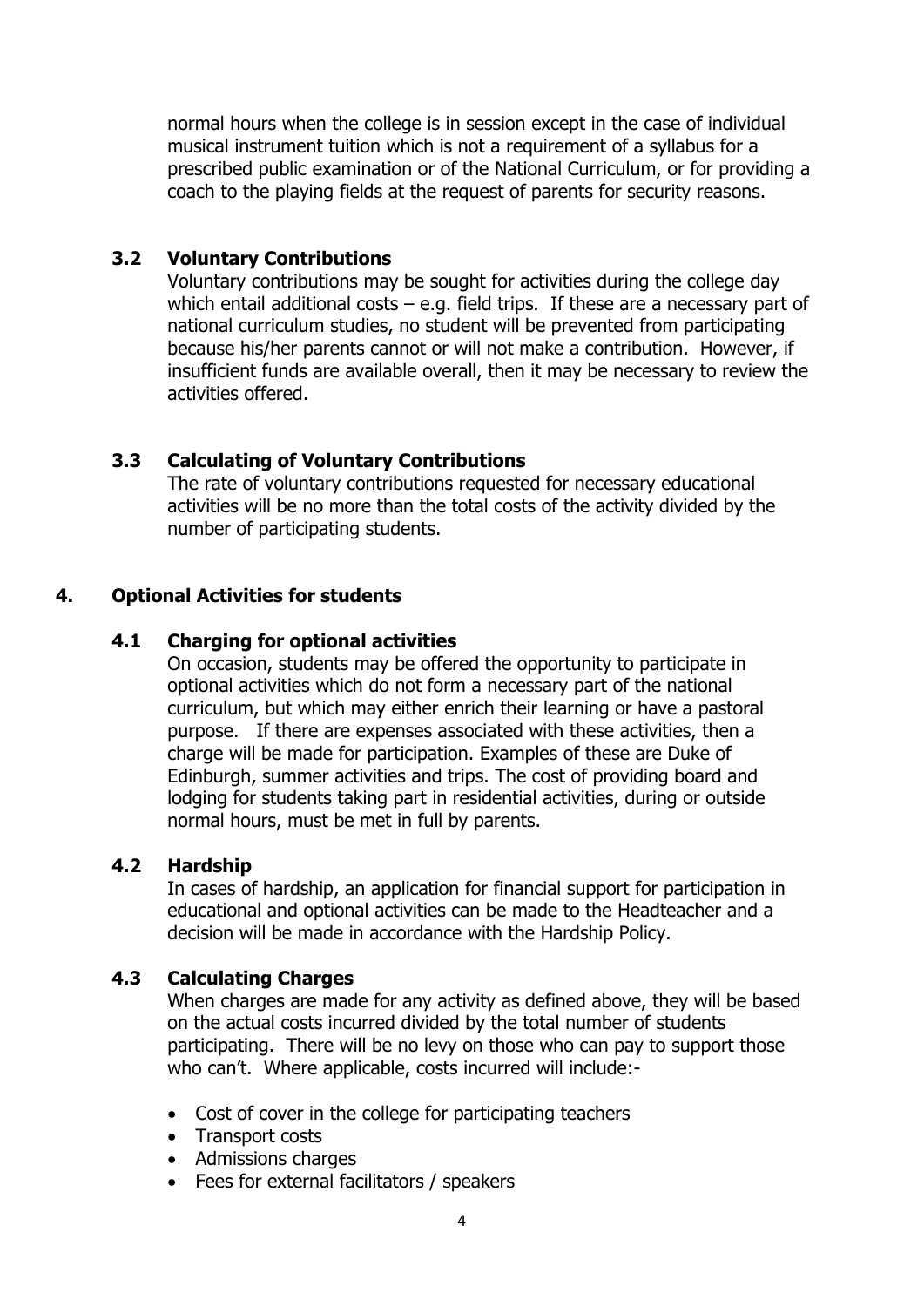Costs may also include:-

- Refreshments
- Equipment hire
- Any other relevant costs associated with the activity

#### **5. Out-of-hours Activities**

#### **5.1 Definition of out-of-hours activities**

As part of its commitment to the Extended Schools agenda St Joseph's College provides opportunities for students, parents and members of the wider community to participate in a range of activities.

#### **5.2 Charging for out-of-hours activities**

Where activities are not fully funded by external sources, St Joseph's College reserves the right to charge an appropriate fee for participation. See section 4.3 calculating charges.

#### **6. Examination Fees**

#### **6.1 Charges for Examination Fees**

St Joseph's College will not charge for public examinations offered to students unless:

- The examination is not one normally offered by the college.
- The student fails without good reason to complete the requirements of the examination (e.g. coursework).
- The student fails without good reason to attend the examination.
- The student has previously sat the examination but wishes to re-take to improve their grade. NB. This will not apply if re-takes are at the instruction of the college.
- The student withdraws from an examination after the examinations' board deadline date.
- The student is an external student and all costs will be agreed prior to entry.

# **7. Loss of / Damage to Academy Property**

#### **7.1 Charges**

If property belonging to St Joseph's College is lost or damaged as a result of student misbehaviour and/or negligence, parents may be asked to meet all or part of the cost of replacement.